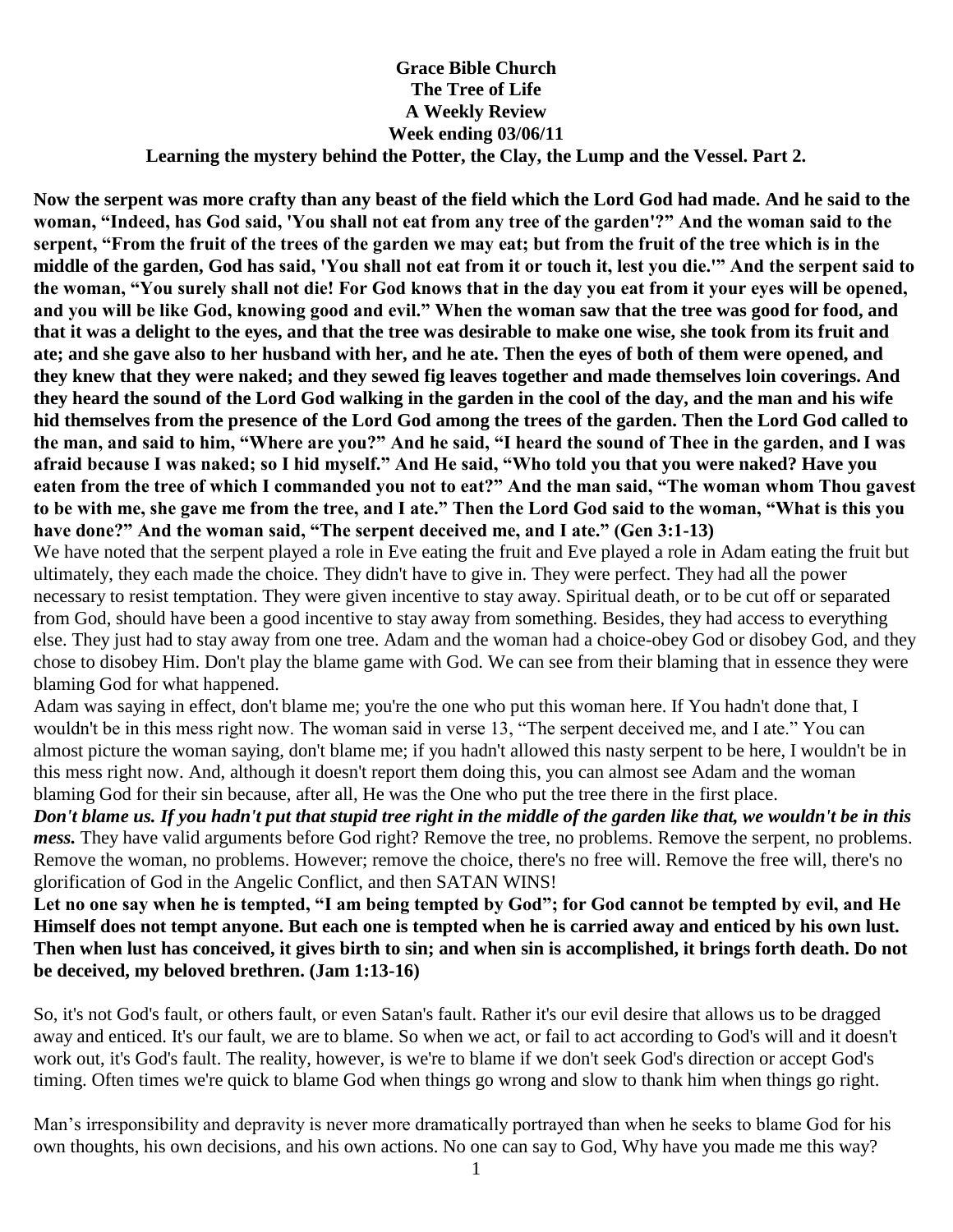because mankind has his own free will. Man is a free agent, he has self-determination. Mankind, under the influence of Satanic thinking, is always trying to conform God to his human thinking rather than accepting God in terms of divine revelation. Man is always trying to bend God to his own thinking and then saying, "This is God's will." To blaspheme and malign the perfect wisdom and justice of God is the irrational act of a desperate person. Irrational because of after having made hundreds of free will decisions, culminating in judgment, and fallen under the principle of the law of responsibility...they still blame God. God is blamed and maligned for thus shifting the responsibility from their erroneous decisions and blaming it on the sovereignty of God.

## So the entire verse says, **Rom 9:21, Or does not the potter have a right over the clay, to make from the same lump one vessel for honorable use, and another for dishonorable use.**

Paul is saying that if God wants to make a vessel of honor and a vessel of dishonor from the same lump of clay, doesn't He have the right to do so? The answer is yes. But that is not the real issue in this passage, the real issue is the issue of the free will of man responding to what is right before God. For the clay does not refer to man as a vessel but in reality, the clay refers to the soul of man, referring to his volition, freewill, and self-determination. The potter refers to God who has, not the right but the divine authority, which mankind's volition, freewill, and self-determination, can respond to or reject.

Therefore, we have the following:

**Rom 9:20, On the contrary, who are you** [the free will of man as the clay and therefore a part of man's soul which functions under the OSN or NN] **O man** [the entire soul of man]**, who answers back to God?** [the Potter as the divine authority] **The thing** [man's free will] **molded** [the free will's response to divine authority] **will not say to the molder** [the divine authority of God]**, "Why did you [the authority of God] make me** [free will of man] **like this," will it?**

Then in **Rom 9:21, Or does not the potter** [God as the sovereign One] **have a right** [divine authority] **over the clay**  [the free will of man] **to make from the same lump** [the entire soul of man] **one vessel** [man's entire being - bodysoul- and for the believer - HS] **for honorable use, and another** [man's entire being] **for dishonorable use?** God has the authority but that isn't the real issue. The real issue is: Does mankind recognize God's authority and make decisions compatible with that divine authority? That is the issue.

The lump of clay is the human volition and human self-determination of the individual. The issue, then, becomes obvious. The justice of God imputes eternal and divine righteousness to positive volition in the lump while imputing condemnation and punishment to the negative volition in the lump. Therefore in this context a vessel of honor is the Jew who has believed in the Lord Jesus Christ, while the vessel of dishonor is the Jew who has rejected the Lord Jesus Christ and has done so from his own free will.

Therefore the justice of God can only condemn the one who has rejected. The issue is not what we do; the issue is what Christ has done on the Cross. Therefore believing in the Lord Jesus Christ becomes the issue. The lump, again, is the free will of mankind to believe in Christ or to reject Christ. Man is free to go either way. Therefore the honor is possessing the righteousness of God and eternal life, while dishonor is possessing or depending on one's own selfrighteousness and function in human life. God is free to bless the vessel of honor possessing God's righteousness, and likewise God is free to judge the vessel of dishonor possessing human self-righteousness.

**Rom 9:20, On the contrary, who are you** [the free will of man as the clay and therefore a part of man's soul which functions under the OSN or NN] **O man** [the entire soul of man]**, who answers back to God?** [the Potter as the divine authority] **The thing** [man's free will] **molded** [the free will's response to divine authority] **will not say to the molder** [the divine authority of God]**, "Why did you [the authority of God] make me** [free will of man] **like this," will it?**

Notice that in grace, God makes all of this impersonal. In His mercy and His grace, He makes it impersonal so that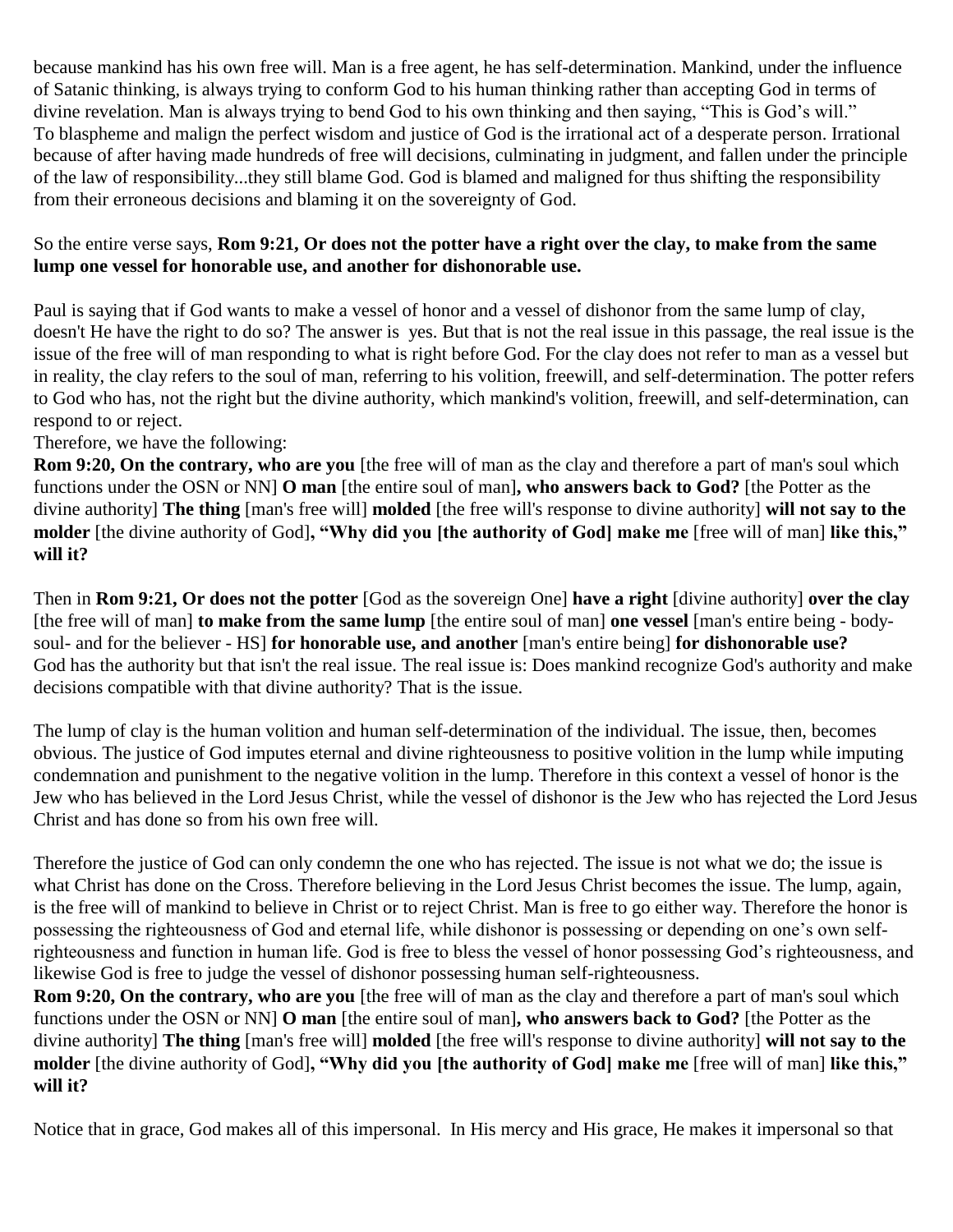we would not fall under the slavery and bondage of that great culprit called guilt. So, He makes it objective rather than subjective. The thing [man's free will] molded [the free will's response to divine authority] will not say to the molder [the divine authority of God], "Why did you [the authority of God] make me [the free will of man] like this," will it? This is objective rather than subjective. This is the same way the Lord teaches us from the Old Testament. **For I do not want you to be unaware, brethren, that our fathers were all under the cloud, and all passed through the sea; and all were baptized into Moses in the cloud and in the sea; and all ate the same spiritual food; and all drank the same spiritual drink, for they were drinking from a spiritual rock which followed them; and the rock was Christ. Nevertheless, with most of them God was not well-pleased; for they were laid low in the wilderness. Now these things happened as examples for us, that we should not crave evil things, as they also craved. And do not be idolaters, as some of them were; as it is written, "The people sat down to eat and drink, and stood up to play." Nor let us act immorally, as some of them did, and twenty-three thousand fell in one day. Nor let us try the Lord, as some of them did, and were destroyed by the serpents. Nor grumble, as some of them did, and were destroyed by the destroyer. Now these things happened to them as an example, and they were written for our instruction, upon whom the ends of the ages have come. (1Co 10-1-11) For whatever was written in earlier times was written for our instruction, that through perseverance and the encouragement of the Scriptures we might have hope. (Rom 15:4)**

## Let's make sure we have all of this.

**Rom 9:20-21, On the contrary, who are you, O man, who answers back to God? You** [Free will] **O man** [entire being] **back to God?** [Potter as the divine authority]**. The thing molded will not say to the molder, "Why did you make me like this," will it? The thing** [man's free will] **will not say to the molder** [the divine authority of God]**, "Why did you** [the authority of God] **make me** [the free will of man] **like this," will it? Or does not the potter have a right over the clay, the Potter** [God] **have a right over the clay** [the free will of man] **to make from the same lump one vessel for honorable use, and another for common use? to make from the same lump** [the entire soul of man] **one vessel** [man] **for honorable use** [man's entire being]**, and another** [man's entire being] **for dishonorable use?**

Let's begin with the Potter's wheel. The wheel is the plan of God for the human race and it runs upon the axle of imputed righteousness of God.

**O Lord, Thou art my God; I will exalt Thee, I will give thanks to Thy name; For Thou hast worked wonders, Plans {formed} long ago, with perfect faithfulness. (Isa 25:1)**

**"Remember this, and be assured; Recall it to mind, you transgressors. Remember the former things long past, For I am God, and there is no other; {I am} God, and there is no one like Me, Declaring the end from the beginning And from ancient times things which have not been done, Saying, 'My purpose will be established, And I will accomplish all My good pleasure'; Calling a bird of prey from the east, The man of My purpose from a far country. Truly I have spoken; truly I will bring it to pass. I have planned {it, surely} I will do it." (Isa 46:8-11)**

This means that nothing in the plan of God runs on human righteousness or human ability or human works. In other words, no believer is ever commanded to reinvent the wheel. The wheel is God's plan or God's decree which has existed from eternity past. God's plan keeps rolling no matter what. The wheel must turn on an axle and the axle is based upon the justice and the righteousness of God. And, because of the angelic conflict, God has designed His plan so that the wheel of the Christian life must turn or spin on the axle of the individual's choice.

It's important to note what the wheel represents and how it used in the Bible. For example, Jer 18:3 uses the analogy of the wheel as a type that represents the workings of God wherein He molds and shapes either a person or a nation into the kind of vessel He desires.

## **The word which came to Jeremiah from the Lord saying, "Arise and go down to the potter's house, and there I**